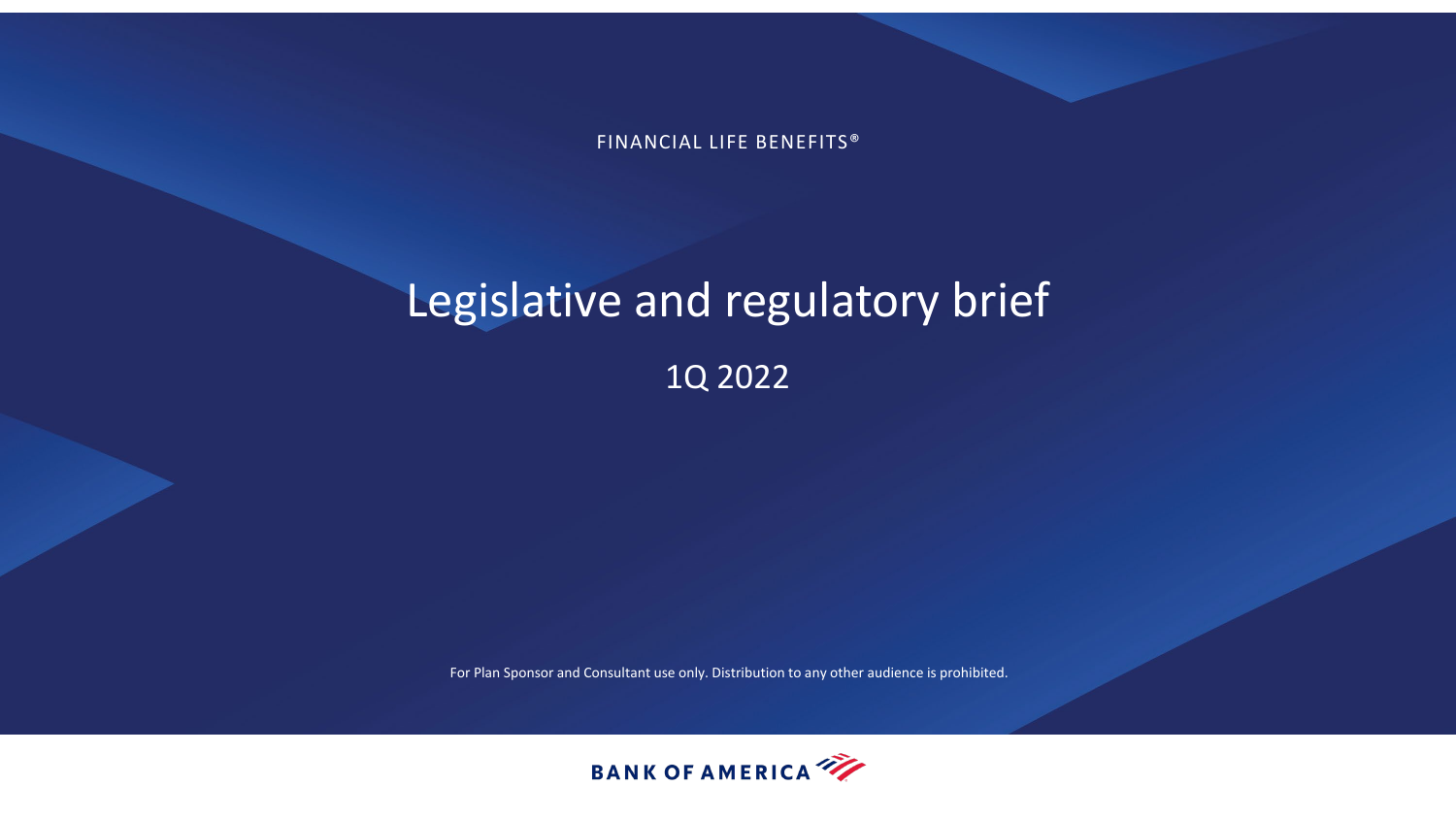#### **Disclosures**

**Bank of America, Merrill, their affiliates, and financial advisors do not provide legal, tax, or accounting advice. You should consult your legal and/or tax advisors before making any financial decisions.**

The policy issues, status and views expressed are subject to change without notice at any time. This brief is provided for informational purposes only and should not be used or construed as advice or a recommendation of an product, service, security or sector.

Retirement and Personal Wealth Solutions is the institutional retirement business of Bank of America Corporation ("BofA Corp.") operating under the name "Bank of America." Investment advisory and brokerage services are provided by wholly owned non-bank affiliates of BofA Corp., including Merrill Lynch, Pierce, Fenner & Smith Incorporated (also referred to as "MLPF&S" or "Merrill"), a dually registered broker-dealer and investment adviser Member [SIPC](https://www.sipc.org/). Banking activities may be performed by wholly owned banking affiliates of BofA Corp., including Bank of America, N.A., Member FDIC.

Investment products:

| <b>Are Not FDIC Insured</b> | <b>Are Not Bank Guaranteed</b> | <b>May Lose Value</b> |
|-----------------------------|--------------------------------|-----------------------|
|-----------------------------|--------------------------------|-----------------------|

Certain associates are registered representatives with MLPF&S and may assist you with investment products and services. Unless otherwise noted, all trademarks and registered trademarks are the property of Bank of America Corporation.

© 2022 Bank of America Corporation. All rights reserved. | 4550434

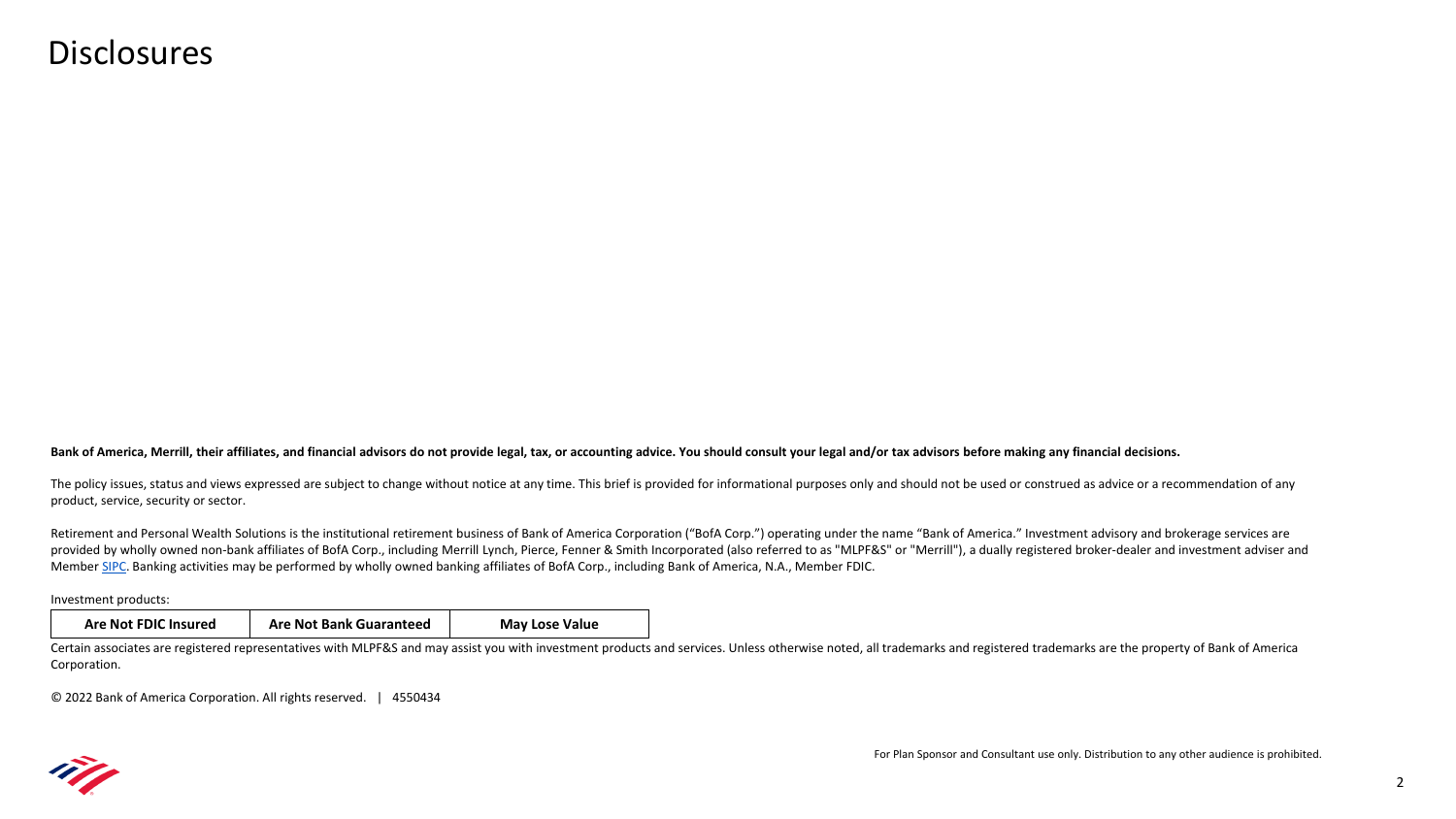## Policy topics

| • Appendix:                                        |  |
|----------------------------------------------------|--|
| - Additional legislative proposals of interest  10 |  |

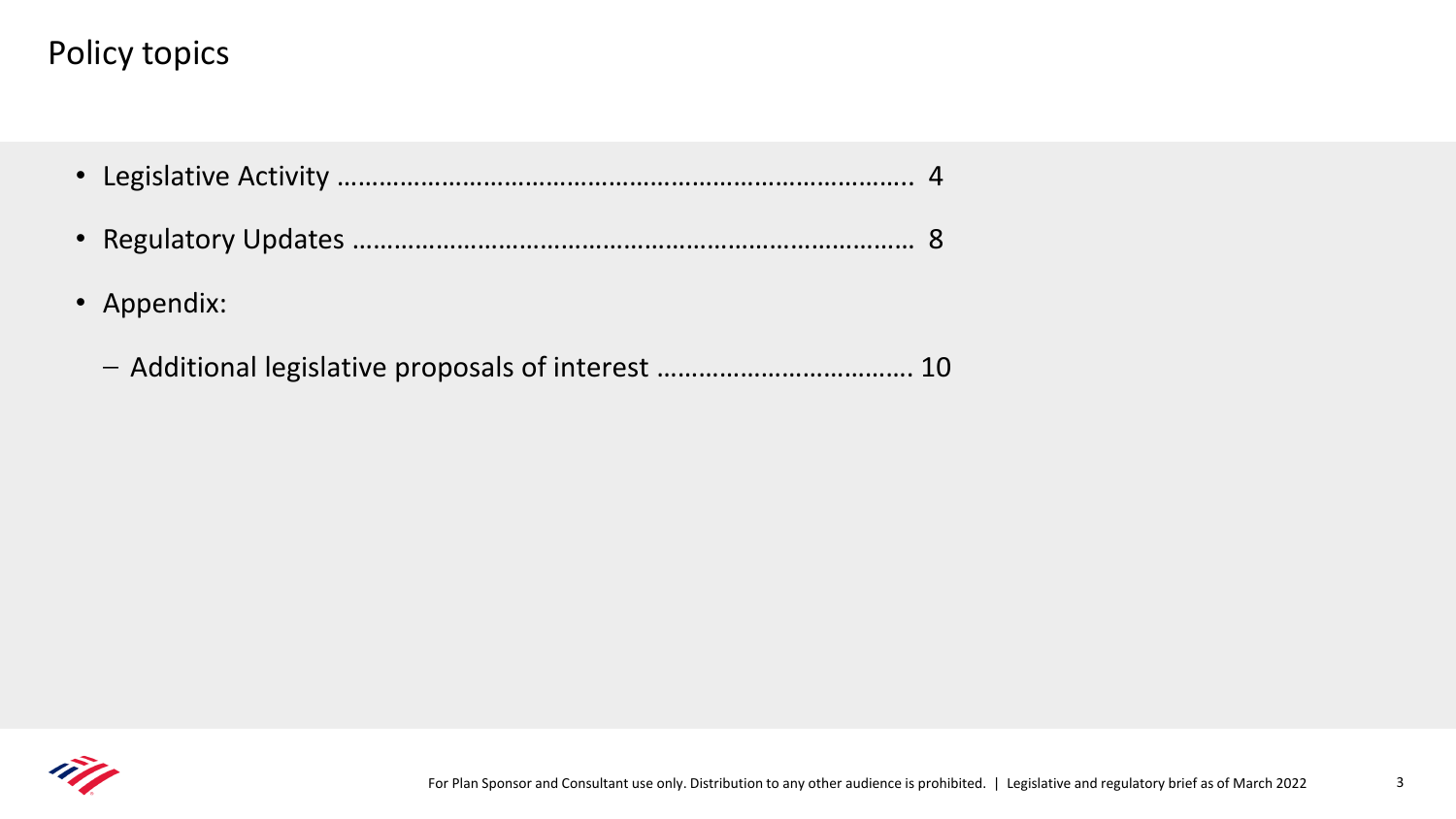# <span id="page-3-0"></span>Legislative Activity

- "SECURE Act 2.0"
- Build Back Better reconciliation bill
- Additional congressional activity

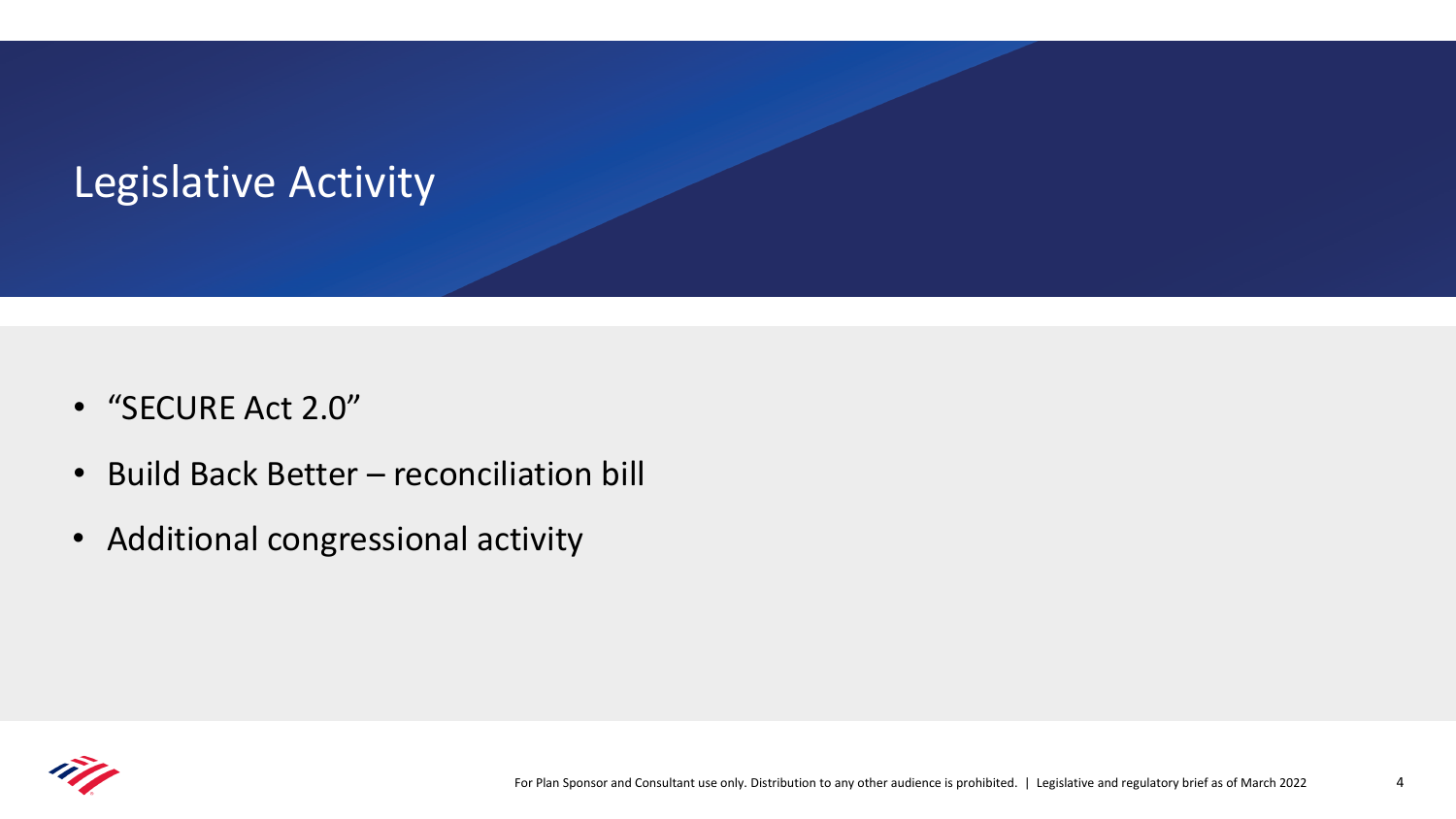Legislative Activity

## "SECURE Act 2.0"

STATUS: Retirement legislation still enjoys bi-partisan support in both the House and Senate. While Congress is occupied with domestic and international issues, it is still possible we could see passage of expanded retirement legislation provisions by the end of 2022.

### Status in Washington Communication Communication Communication Communication Communication Communication Communication Communication Communication Communication Communication Communication Communication Communication Commu

**House status.** Securing a Strong Retirement Act of 2021 (SSRA), H.R. 2954 still in process; a full floor could happen in the early spring. There was a move to get this legislation added to an omnibus bill early in 2022, but it was not successful.

**Ways & Means Committee (W&M).** In May 2021, the House W&M approved by unanimous consent the *Securing a Strong Retirement Act of 2021* (SSRA), H.R. 2954. We could see a vote by the full House this spring.

**Senate status.** Senate Finance and HELP committees will first need to mark up a bill from various proposals introduced in the Senate including the *Retirement Security and Savings Act*, the *Retirement Improvement and Savings Act (RISE)*, and the *Securing a Strong Retirement Act (SSRA*).

Senate committees could mark up a bill early this summer. Once a combined bill is voted out of committee it could be voted on by the full Senate some time this summer.

Passage of a bill with the various SECURE 2.0 provisions could happen by the end of 2022.

#### **Highlights of elements common to both House and Senate proposals:**

- Additional \$5,000 catch-up contribution at age 60.
- Expand charitable distributions at age 70½ to employer plans.
- Increased required beginning age for required minimum distributions (RMD) to age 75.
- Permit "matching contributions" based on student loan payments.
- Enhance Saver's Credit and make it refundable.
- Provide long-term, part-time employees access to elective deferrals after two years.

A final bill could include some or all of these as well as other provisions added in.

- Most elements of the proposals enjoy bi-partisan support. There was concern that the involvement of the House Labor committee and the Senate HELP committee late in 2021 could see the addition of more partisan elements to the legislation, but that did not occur and the bi-partisan support remains in both houses of congress.
- Both proposals provide for simplification of administration of employer plans, which is positive for plan sponsors.
- There remain provisions that are good for the participant or taxpayer, but will provide administrative challenges for providers and plan sponsors if they come to fruition, including:
	- An RMD exemption for individuals with \$100,000 or less in aggregate retirement savings, which presents a challenge for plan sponsors' compliance with RMD rules as there is no way to know what assets individuals may hold outside of their plan account.
	- Shortening the years of service requirement for access to elective deferrals for long-term, part-time employees (recently created under the SECURE Act).
	- Requirement for an annual hard copy benefit statement, particularly on the heels of expanded electronic delivery safe harbors, feels like a step backward and may impact plan sponsor use of the new safe harbor.

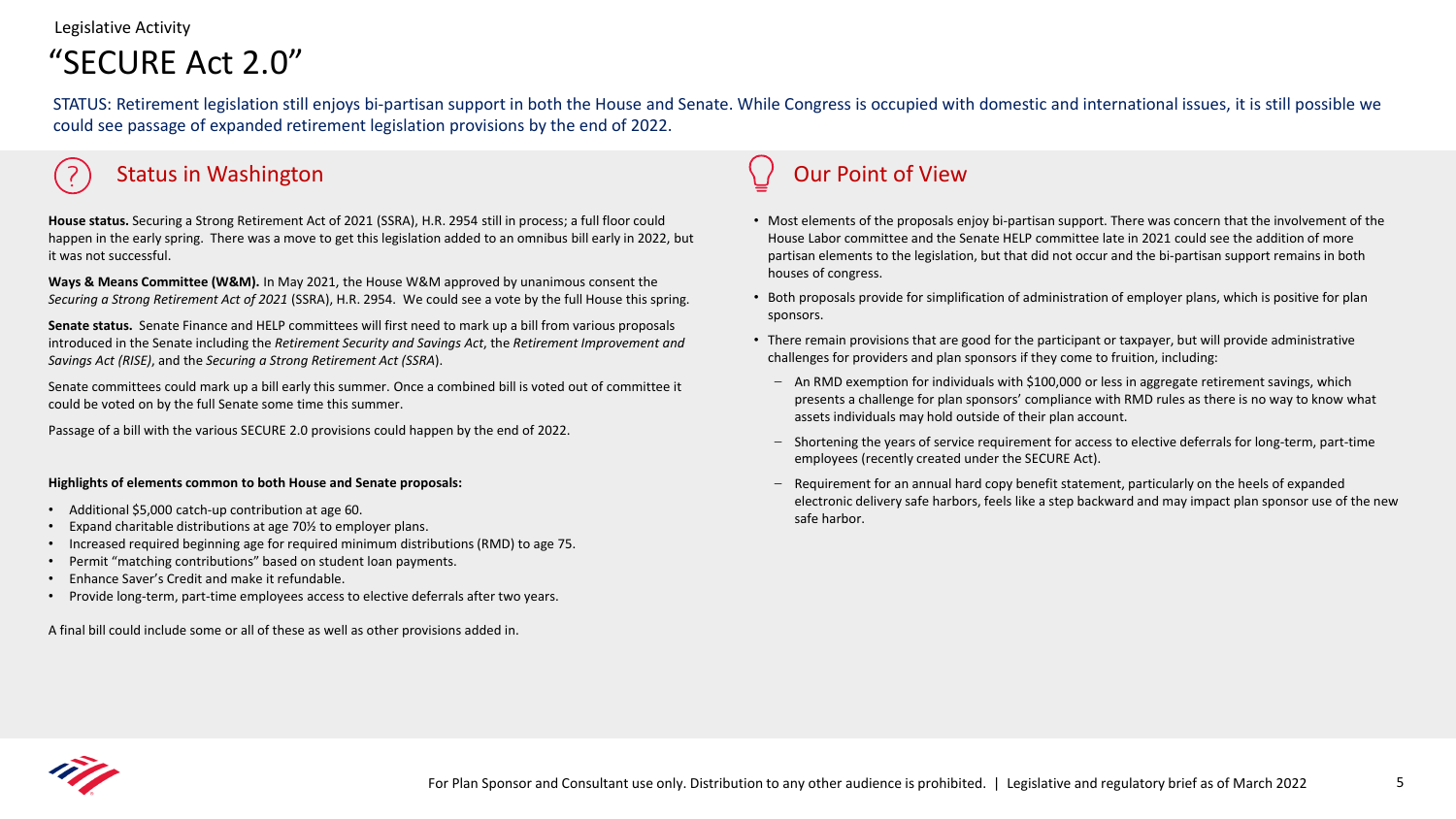## Build Back Better Reconciliation Bill

STATUS: Stalled, but possibility of passage in some form remains through the end of September 2022.

### Status in Washington Communication Communication Communication Communication Communication Communication Communication Communication Communication Communication Communication Communication Communication Communication Commu

#### **Reconciliation bills are unique**

Reconciliation bills only need a simple majority to pass, and the Democrats can leverage this to advance their legislative priorities in the fall, even with a slim majority. They have until the end of the budget year, September 30, 2022, to pass a reconciliation bill. While the Build Back Better bill has been stalled, it is still possible a revised and possibly renamed version of a reconciliation bill could be passed early this fall.

#### **Retirement and benefits provisions that remain in the reconciliation bill**

- *Cap on IRA and Defined Contribution Plan Vested Balances for High Income Individuals:* Limit accumulations in all of an individual's traditional and Roth IRAs as well as their vested defined contribution plan balances to \$10 million with a grandfather provision for Roth IRAs that already exceed that amount. Applies to individuals with adjusted taxable income in excess of \$400,000 (\$450,000 for married individuals filing jointly, \$425,000 for head of household). Amounts in excess of \$10 million would be required to be removed subject to new Required Minimum Distribution rules.
	- For aggregate amounts over \$10 million, distribution of 50% of the excess amount would be required to be distributed each year until the balance is below the \$10 million cap.
	- For aggregate amounts exceeding \$20 million, an accelerated required distribution calculation would apply, drawing first from any Roth amounts the high-income individual has.
- *Elimination "Back Door Roth:"* Elimination of after-tax conversions from IRAs and defined contribution plans to Roth IRAs and Roth designated accounts in defined contribution plans. This would apply to all individuals regardless of income.
- *End to Roth Conversions for high–income individuals:* No conversions of pre-tax savings would be permitted after 2031 for individuals with adjusted taxable income in excess of \$400,000 (\$450,000 for married individuals filing jointly, \$425,000 for head of household).

- This bill is more partisan will need every Democrat vote to pass the simple majority requirement.
- Democrats have not yet been able to gather full support for this legislation.
- If a reconciliation bill is to pass in 2022, it will likely be a pared down version of the Build Back Better Bill and may even be renamed something else.
- While some provisions of the Build Back Better Bill will come out of a revised bill, the indication now is that the retirement provisions listed are likely to remain *in* as they generate tax revenue.
- It is possible the reconciliation process still happens, but is increasingly more challenging with various domestic and international issues that are more immediately pressing for Congress.

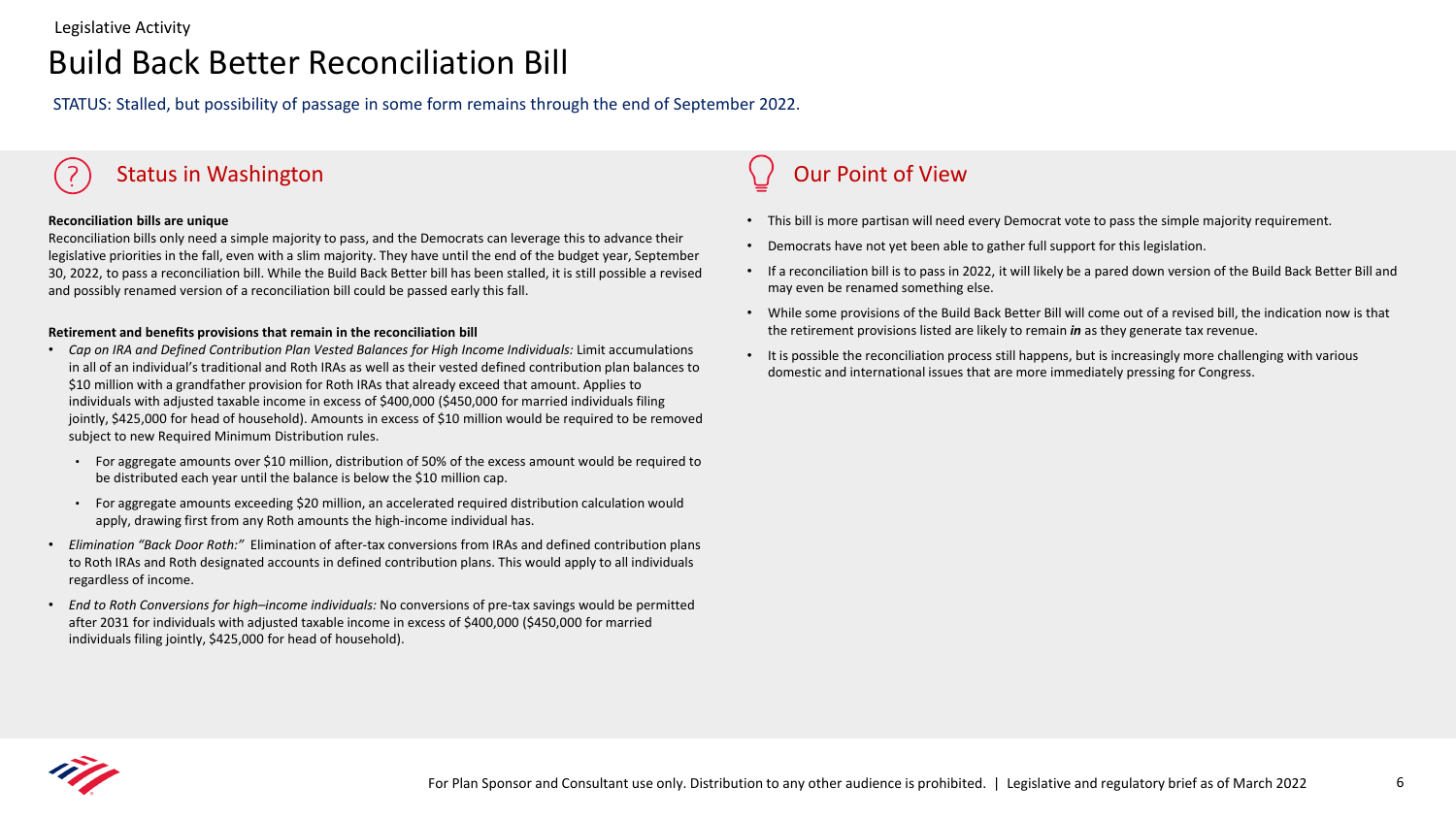## Additional Congressional Activity

STATUS: Committee hearings in both the House and Senate reflect continued congressional focus on retirement savings and employee benefits as a topic of importance to policy makers in Washington. *See the Appendix for additional legislative proposals of interest.*

#### Status in Washington Communication Communication Communication Communication Communication Communication Communication Communication Communication Communication Communication Communication Communication Communication Commu

#### **House Education and Labor Subcommittee**

- On March 1, 2022, the committee held a hearing entitled, *"Improving Retirement Security and Access to Mental Health Benefits.*"
- Witnesses included:
	- Aron Szapiro from Morningstar
	- Amy Matsui from the National Women's Law Center
	- Karen Handorf, Senior Counsel from Berger Montague
	- Andrew Biggs from AEI (Republican witness)
- Retirement issues addressed in the hearing included:
	- Fee disclosures
	- Including annuities in QDIAs
	- Spousal consent rules for DC plans
	- Requiring new automatic contribution plans to also include automatic reenrollment for employees who have opted out in past years.

- Committee focus on these issues can provide a sense of what issues are most important to the chair and minority leaders, and could influence what makes it into retirement legislative proposals this year.
- We are seeing a focus on interest in expanding spousal consent in defined contribution plans, similar to what exists in defined benefit plans.
	- This is being framed as a women's rights issue at a time where there has been a good deal of research on the gender gap in retirement savings.
	- Expanded spousal consent in DC plans could create more administrative concerns for plan sponsors.
- Expansion of the ability to leverage annuities as QDIAs would provide more variety and flexibility for plan sponsors, and would be an option not a mandate.
- Auto enrollment provisions have been effective in getting participants into plans. Adding auto enrollment and auto re-enrollment in newly established plans could increase the number of Americans saving for retirement going forward and would not have an impact on existing plans.

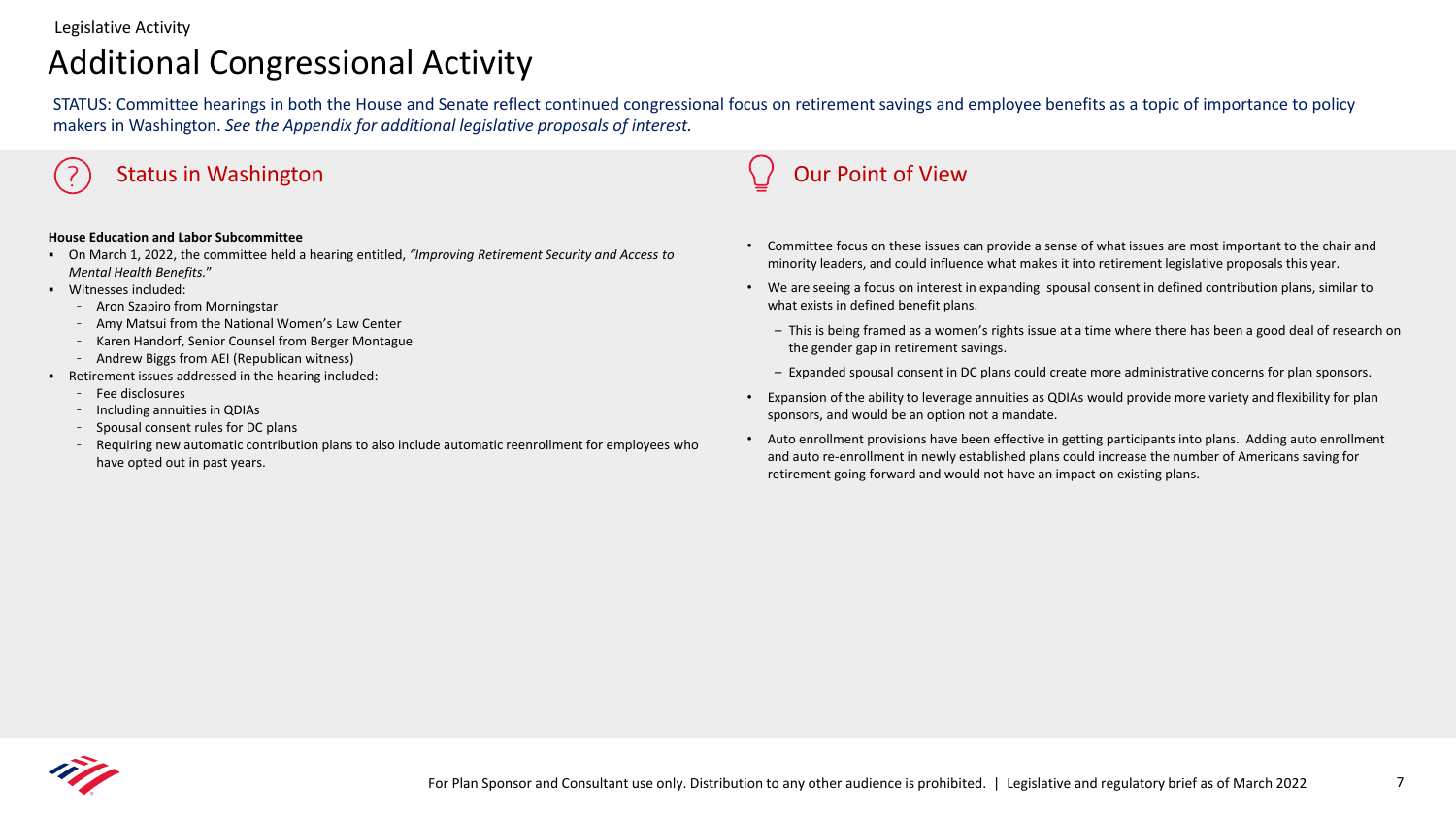# <span id="page-7-0"></span>Regulatory Updates

• Department of Labor

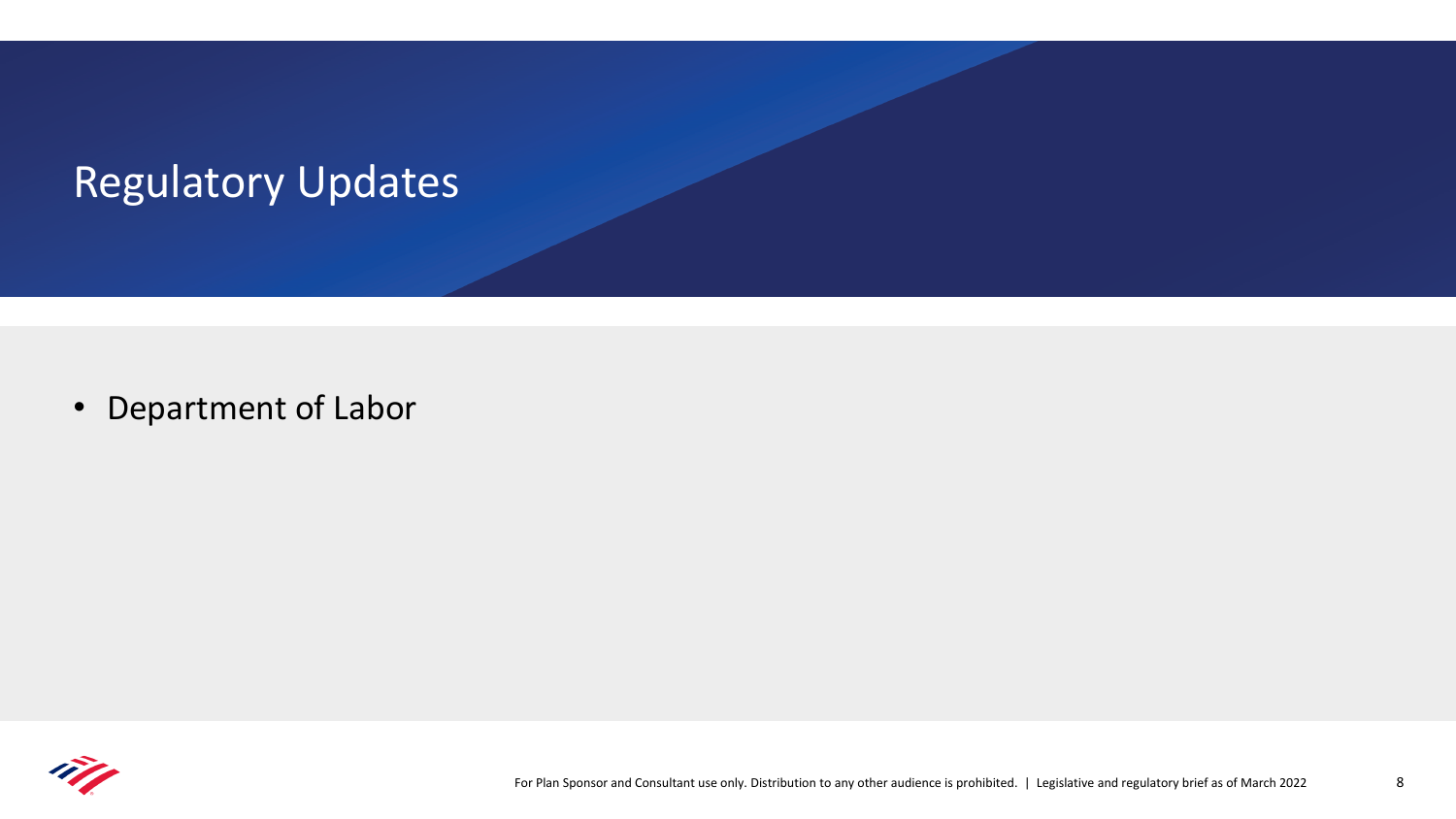## Department of Labor (DOL) Updates

STATUS: We are in the second year of the Biden administration, and the Senate still has yet to vote on the nomination of Lisa Gomez for Assistant Secretary of the Employee Benefits Security Administration (EBSA). Until Ms. Gomez is confirmed, Acting Assistant Secretary, Ali Khawar continues to advance a very busy EBSA agenda.

### Status in Washington Communication Communication Communication Communication Communication Communication Communication Communication Communication Communication Communication Communication Communication Communication Commu

**DOL report on e-delivery rules.** As part of the *Consolidated Appropriations Act of 2020*, Congress directed the DOL to assess the impact of the new electronic delivery safe harbor that the DOL released in 2020.

The 2020 safe harbor is in addition to the 2002 electronic delivery safe harbor. Under the newer safe harbor released in 2020**,** if the plan meets various conditions, the plan may *default participants to receive many plan documents electronically*.

The DOL report emphasized that the 2020 e-delivery rules were "**unlikely to have any negative impacts"** on rural, remote, and/or older populations of retirement savers because of the "specific safeguards" that were included in the final DOL e-delivery rules.

**DOL releases RFI on Climate Risk.** On February 14, 2022, the DOL published a Request for Information (RFI) on *"Possible Agency Actions to Protect Life Savings and Pension from Threats of Climate-Related Financial Risk.*"

The DOL is looking for public input through a series of questions about how the DOL can use its authority under ERISA to mitigate climate-related financial risks. Included are questions about how *"…the Form 5500 could try to collect information about whether and how plan investment policy statements specifically address climaterelated risk"* and whether ERISA plans should *"be required to publicly report on the steps they take to manage climate-related financial risk and the results and outcomes of any such steps taken, in a form that is more easily accessible to the public, and timelier, than the Form 5500."*

Comments are due May 16, 2022.

#### **ERISA Advisory Committee (EAC) Final Report on 2021 Topics**

The EAC made several recommendations to the DOL related to gaps in retirement savings based on race, ethnicity and gender.

Additionally, the EAC made a single recommendation related to open brokerage windows that they do not believe that any additional guidance is needed in this area.

**Compliance Assistance Release (CAR) 2022-01 - 401(k) plan investments in cryptocurrencies.** Following an Executive Order from the White House on March 9, 2022, the DOL issued this CAR on March 10 expressing concerns about cryptocurrency and related products as part of the menu in 401(k) plans or their availability in open brokerage windows.

- Congress requested the DOL report on the 2020 safe harbor as there have been concerns that individuals living in rural areas with less easily accessible access to the internet would be disadvantaged by the new safe harbor. Likewise, there were concerns that older individuals who might not be as technologically adept would also be negatively impacted by the new rule.
- The finding in the DOL's report that the new safe harbor was "unlikely to have any negative impacts" was a very positive outcome for the use of electronic delivery going forward. As the DOL report states, the very protections included in the safe harbor sufficiently protect participants who would prefer to receive their important plan communications in hard copy are able to do so.
- DOL also cited data on the broad availability of internet access among the United States population at large and the near universal internet access found among retirement savers specifically.
- The RFI on Climate Risk is a clear indication that this topic is not going away. It will be interesting to see the comment letters the DOL receives and what action the DOL then takes related to plan fiduciary responsibilities in evaluating climate risk as it pertains to plan investments. We will be watching this closely.
- The EAC findings on race, ethnicity and gender are consistent with research that Bank of America and others have done on these topics. Additionally, the EAC statement that open brokerage windows do not need any additional guidance was a positive outcome.
- The Compliance Assistance Release related to cryptocurrencies will be closely watched as well. This emerging investment has had some interest with plans and participants, and it seems the DOL has notable concerns from the language in the CAR. While the DOL has not traditionally prohibited types of investments in plans, their statement in the CAR that plan fiduciaries "*should expect to be questioned about how they can square their actions with their duties of prudence and loyalty*" is something plan sponsors should consider carefully if they are contemplating making cryptocurrency investments available to participants.

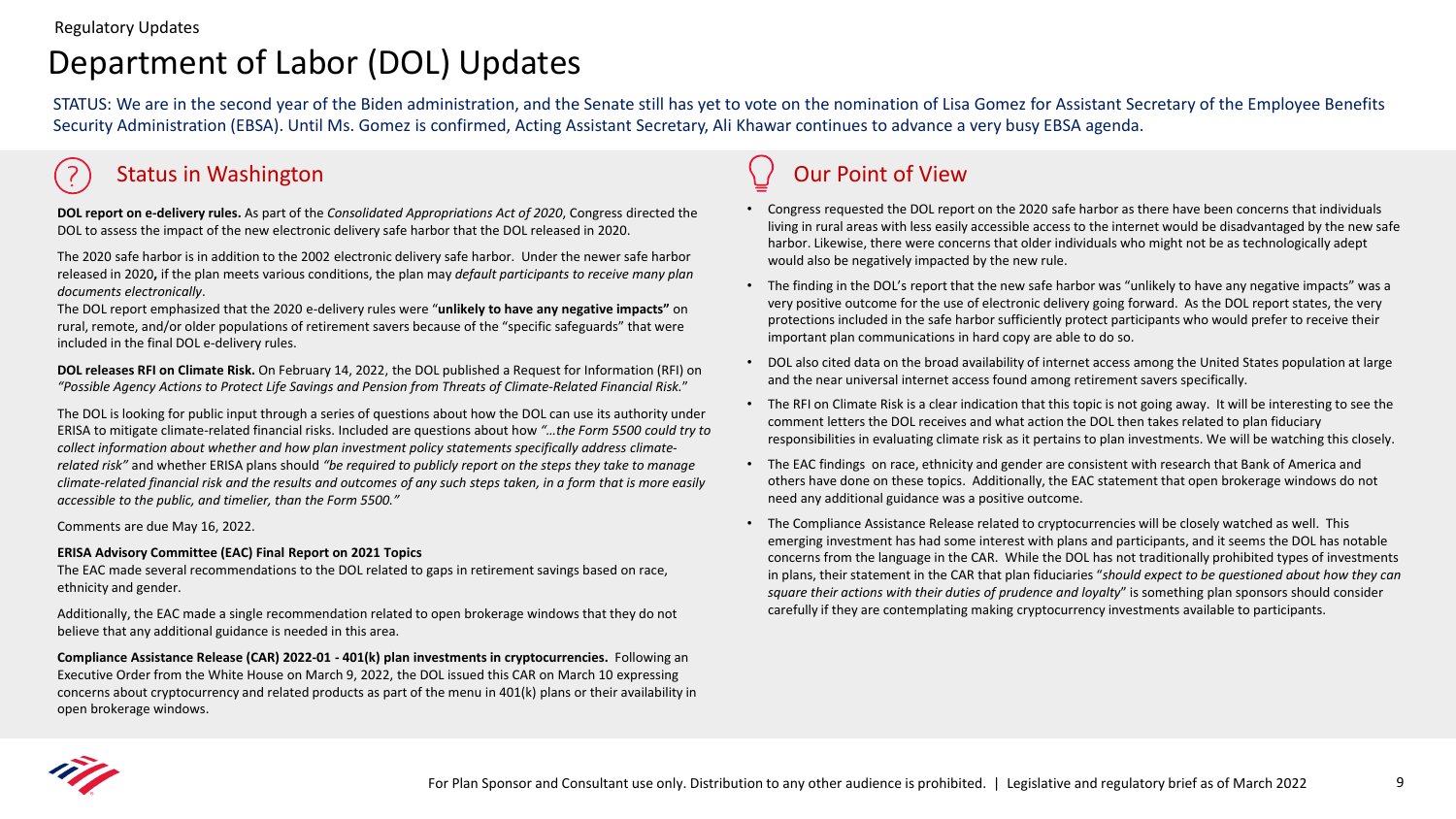# <span id="page-9-0"></span>Appendix: Additional legislative proposals

Various legislative proposals that address the following subjects:

- Emergency Savings
- Expanded use of QDIA including annuities
- Expanding auto enrollment and mandating auto re-enrollment
- Pooled Employer Plan (PEP) clarifications